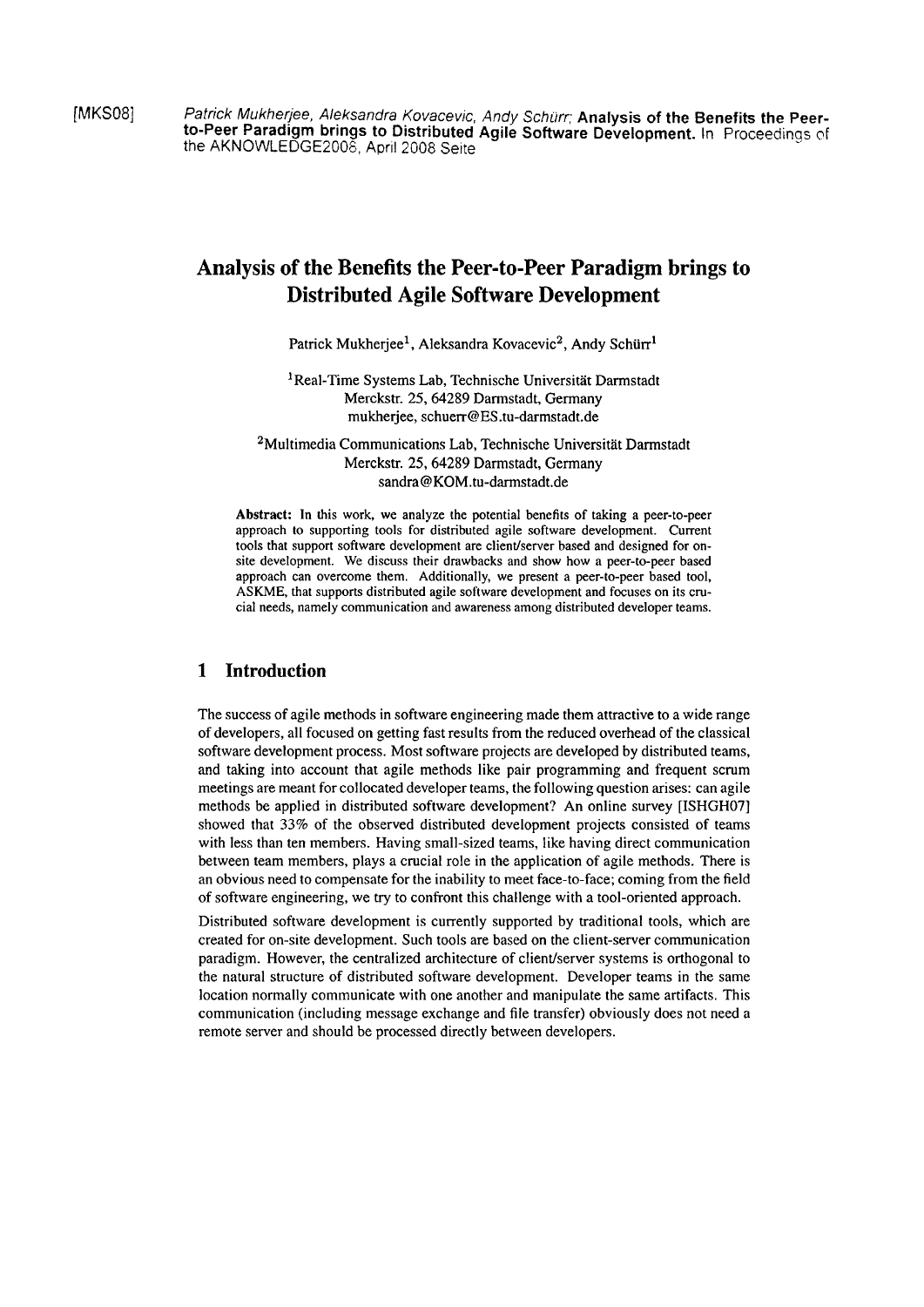In this paper we discuss the benefits of using a peer-to-peer communication paradigm for agile software development methods. Therefore, we first identify some key concepts of agile development methods in Section 2 and then, in Section **3,** we discuss the problems that the clientlserver approach brings. In Section 4, we show why peer-to-peer based tools would overcome the previously discussed limitations and in Section 5, we present a peer-to-peer based tool called ASKME that Supports agile software development. This tool focuses on the need for developer awareness in distributed teams and for communication that does not use a central server. Finally, we conclude our work in section 6.

### **2 Properties and Needs of Distributed Agile Software Development**

Agile development methods aim to get fast results. To achieve this, the actual implementation phase is emphasized and all other phases (e.g. requirements analysis, design, documentation) are reduced to a minimum time consumption. In contrast to classical development methods like the Rational Unified Process [RUP], agile methods are people-centric rather than process oriented. In fact, the design of the software develops not only during the actual coding, but also during the requirements analysis with the customer. Existing tools that support agile development focus on reducing the duration of noncoding phases. Automatic documentation generators (e.g. JavaDoc) or automatic regression tests (e.g. JUnit) reduce documentation and testing phases, respectively. However, the actual need for documentation is weaker than the need for communication because teams in agile development consist of a few highly competent developers who share their project knowledge directly, i.e., face-to-face [eaOl]. Most modern software development is distributed, often even over continents. As such makes the typical agile principle of face-to-face knowledge exchange impossible, a tool to support direct *communication* is needed. Besides basic comrnunication, enabling *awareness* is crucial - because the participants are not able to physically see each other, it is important that their presence in the development environment is visible. As soon as a participant appears online, similar to hallway conversations, other participants are reminded about a deferred conversation, etc.

### **3 Drawbacks of Client/Server Based Solutions**

In the client/server communication paradigm, all data exchanges occur between one dedicated machine (the server) and the machines of the team members (the clients). The server must always be available to offer services while the clients only consume the sewices. Client/server based support for distributed agile development has numerous drawbacks. First of all, it obviously creates a *communication bottleneck* due to the fact that all data exchanges have to be transmitted through a server, often making communication slow, with poor scalability. If two clients, which might be geographically close to each other, Want to exchange information, they cope with *additional latency* introduced by a distant server. Furthermore, *suboptimal resource consumption resources* result from exploiting a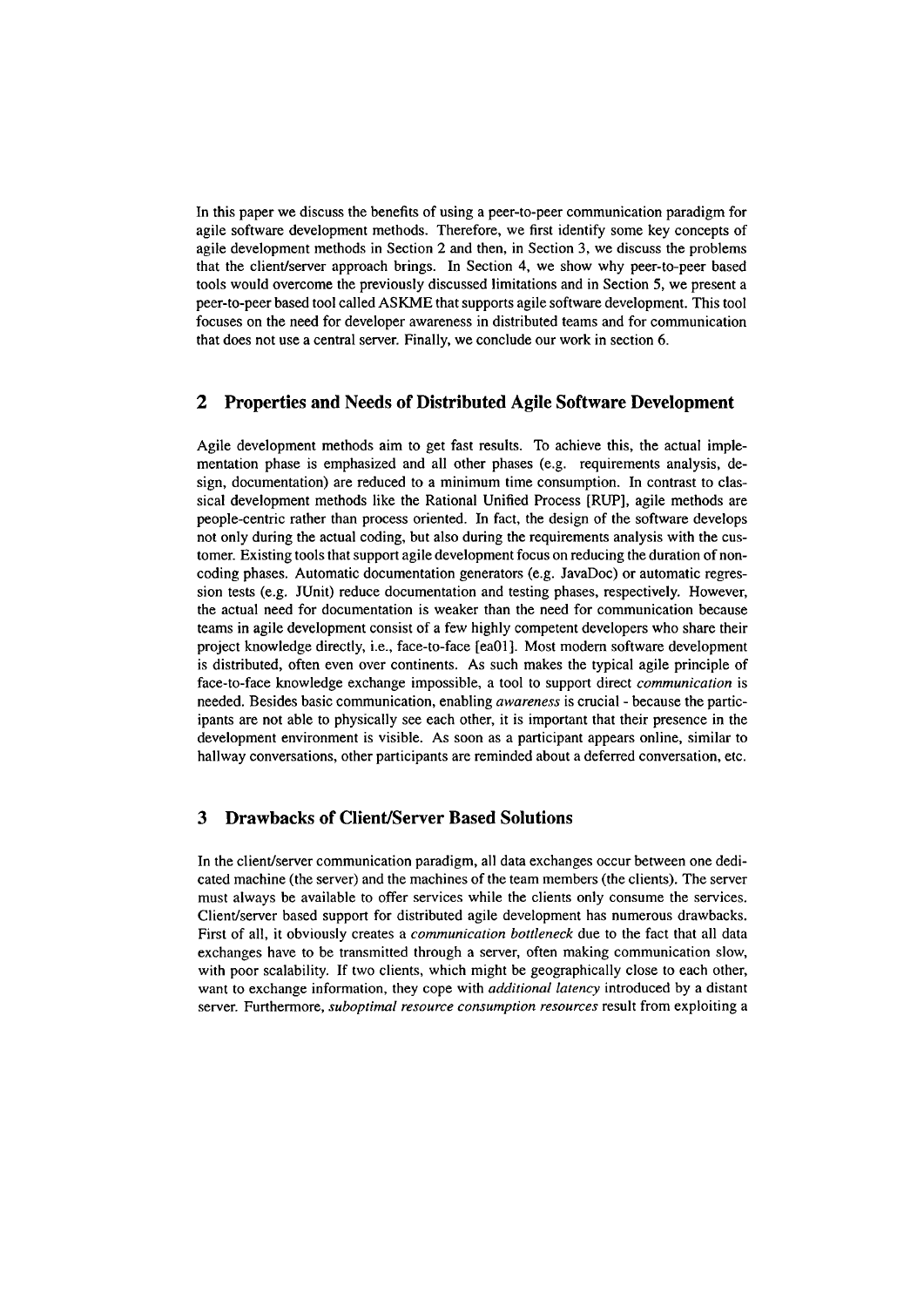server for all services where client machine resources (such as computation power, memory, bandwidth, and storage space) typically remain unused. If the server fails, the whole system stops working and data could be lost, making the server a *single point of failure.*  Finally, the client/server approach has *high set-up and maintenance cost*, which is a particular issue for non-profit projects (e.g. Open source projects) as they are normally funded by unreliable donations.

### **4 Motivation for a Peer-to-Peer Approach**

In a peer-to-peer paradigm, each communication participant (peer) offers and consumes services. All communication and data exchange is done directly between intended parties. The *significantly lower costs* of peer-to-peer solutions are the result of *selj-organization*  and *optimal resource usage* from all participants. Because all users maintain their own machines, there are no additional maintenance costs. If a peer fails, it will be replaced automatically; thus good maintenance is not needed. When a peer comes online he has to be able, in a short time, to overtake services offered by his neighbors; thus the applications must be designed to have a short start-up time. Because each peer is only responsible for a part of a service, the start-up time is a part of the time the combined service would take to start on a single server. [SE05]

In contrast to the client/server approach, messages in peer-to-peer communication have *decreased delay.* Two peers can communicate directly with each other. In the case of client/server communication, if two geographically close clients (e.g. in the same room) Want to exchange data, they have to send the data to a distant server (e.g. in another city) and experience unnecessary delay. Only the initialization of the communication requires peer-to-peer routing, which is likely to introduce some delay due to the stretch factor [RS07]. But subsequent messages can be exchanged directly, which is shorter than any three-folded way using the client/server approach<sup>1</sup>.

One of the key characteristics of peer-to-peer Systems is *robustness,* meaning that a peer failure is considered normal and does not cause a system break. The system would only be harmed if a peer and all its replicating peers (usually five peers altogether) crashed simultaneously, before one were able to replicate its state to a new peer. However, even in this unlikely scenario, only a part of the system would be harmed; the system as a whole would remain functional.

<sup>&#</sup>x27;Only in the case that the server were on the routing path would the delay **be** the Same.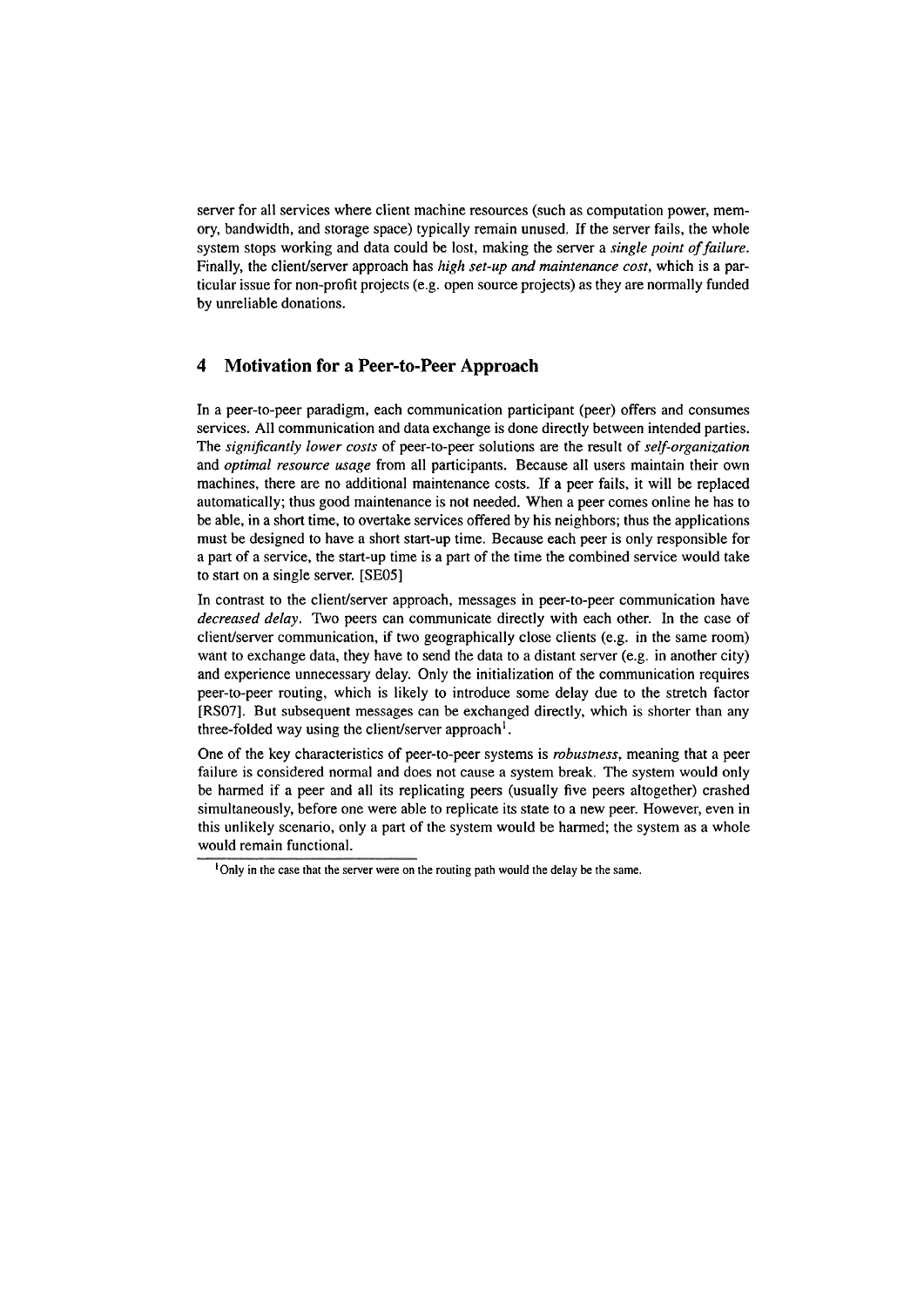# **5 A Peer-to-Peer based Support Tool for Agile Development: ASKME**

As an example how peer-to-peer based applications can improve agile distributed software development, we implemented a tool that aims to improve *awareness* and cornrnunication among distributed developer teams; we call this tool **ASKME,** 'Awareness Support Keeping Messages Environment'.

#### **5.1 Functionality**

The implemented application is designed as a plug-in for the widely used development environment Eclipse. In a side-panel, a user can add his team mates as contacts by entering their nicknames. The tool allows users to track the Status of their colleagues, e.g. wether one is absent or free to respond.

The best source of information while having problems with collaborative coding is to exchange information directly, according to the agile principles. That means contacting the developer who modified the code most recently. Exactly that developer gets automatically highlighted once a document is opened, which is stored by an integrated version control system<sup>2</sup>. The user will be made aware of the contact and reminded that he can ask him questions. If the contact is offline a users can still send messages, which will be automatically delivered by other peers as soon as the destination appears online. In existing instant messengers, such a message would arrive oniy when both communicating parties are online, meaning that the message could be delayed as long as the sender is offline.

#### **5.2 Architecture**

To gather context information about participants' presence, our instant messenger application is built as a plug-in for Eclipse. Using methods to access the version control repository from Eclipse, version information can be accessed (e.g. the last author of a document). It is also possible to access other kind of information in the development environment like contextual (e.g. chatting with bob, working on document X) or user-specified (e.g. busy).

For message exchange, ASKME uses the structured, DHT-based peer-to-peer overlay network *pastry* [RDOI], namely its implementation *freePastry* [FP]. When a message is sent it gets routed to the contact nearest the destination the sending peer knows, as described in [RDOI]. This peer will automatically fonvard the message until the destination peer is reached. If the destination peer is offline, our algorithm handles the delivery as follows: due to pastry's routing, the last receiver is nearest to the destination; this receiver will replicate the message to his neighbors, which are the next nearest peers to the intended destination. If peers are changing, the message will be replicated via the standard methods in structured peer-to-peer Systems, thus ensuring that it will be stored by the peers surrounding the offline destination. If the destination peer finally comes online, the message gets replicated to it. Upon recognizing that the message was addressed to him, the destination peer will remove it from all replicating peers. We have chosen to replicate

 $2$ We are currently working on a peer-to-peer based version control solution.